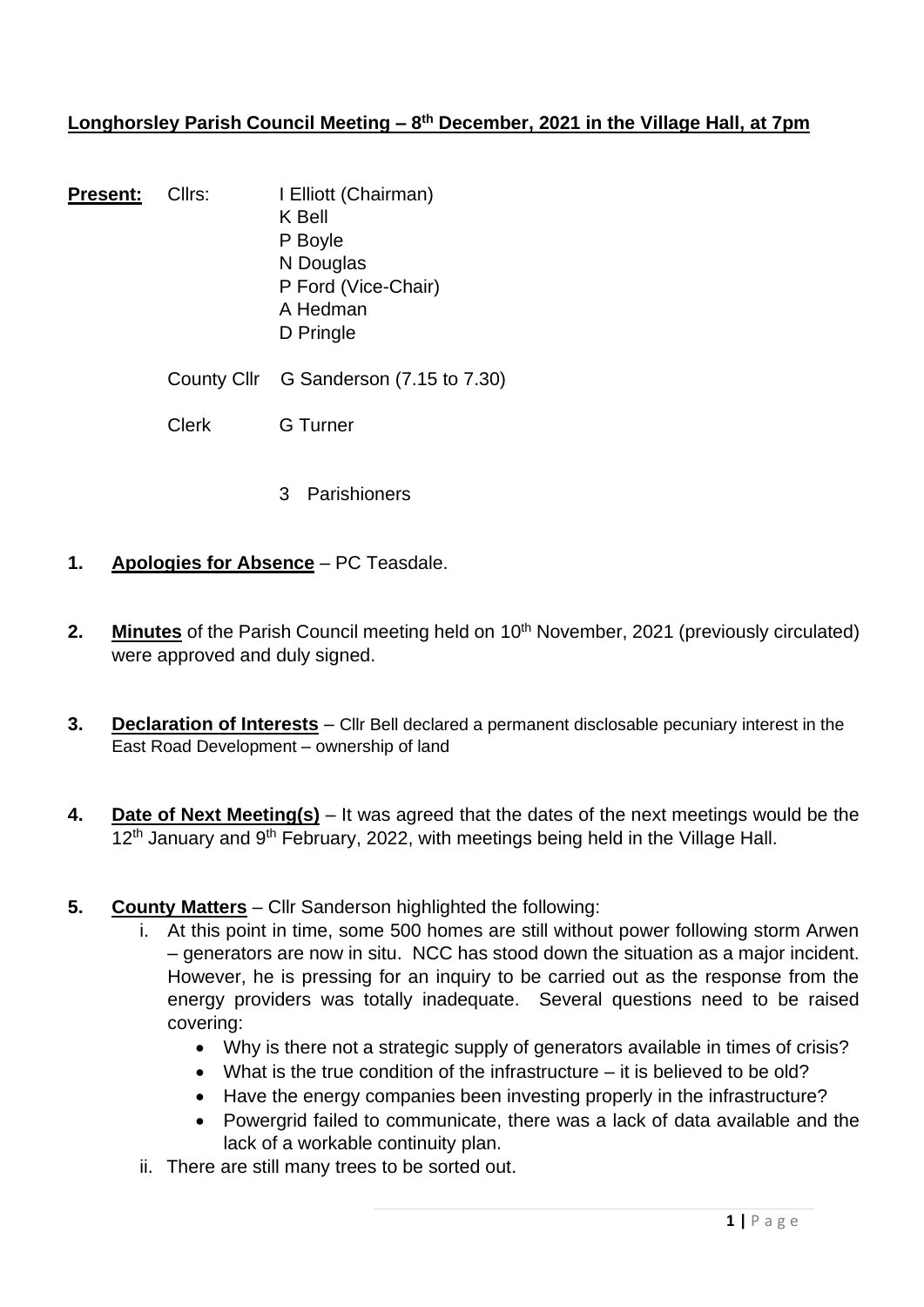- iii. NCC is in the middle of its budgetary process. He hopes that there will be no cuts to front line services. There will be an on-line consultation on budgets, similar to last year as it worked well and was favourably received.
- iv. The passing places on the Smallburn Road will hopefully be started in the new year at a cost of over £4k.
- v. The results from the recent "secret crossing survey" show that Wilding Place junction, does not meet the criteria to have a crossing installed.
- vi. The Clerk informed Cllr Sanderson that a "Resilience Plan" is to be complied for the Village, in order to respond better to any future events/incidents – Phil Hunter will be the NCC officer to contact.
- vii.The Clerk was asked to send Cllr Sanderson a reminder about the Aerial Masts at Davison Court.

*Cllr Sanderson left the meeting at this point – 7.30 pm*.

## **6. Update by PC Andrea Teasdale** / **PCSO Coulson** – nothing to report at this time.

## **7. Finance**

- 7.1 **Authorisation of Payments** Members considered and approved the Authorisation of Payments list to 8<sup>th</sup> December, 2021, totalling £2,992.10.
- 7.2 **Budget Monitoring** Members approved the monitoring statements to the end of November, together with the account transactions for the year, petty cash documents and bank reconciliation to 30<sup>th</sup> November, 2021.
- 7.3 **Budget 2022/23** members noted that there have been no changes made to the budget since the November meeting. Members will receive the final copy at the January meeting in order to determine the Precept for 2022/23.

## **8 Routine Items for Review**

### 8.1a**) Planning Decisions**:

21/02183/FUL Proposed conversion of self-contained house to create 2 bedroomed property at 1-2 South Road – NCC **REFUSED** the application.

### 8.1b) **Review of Planning Applications**:

21/04523/CLEXIS Certificate of existing use for land and buildings forming part of South Linden Fishery – no objections.

21/04672/FULL Replace rear extension with single storey extension at Ingle Cottage, Green Edge – no objections.

8.1c)**Aerial Masts at Davison Court** – Cllr Sanderson is chasing-up this issue.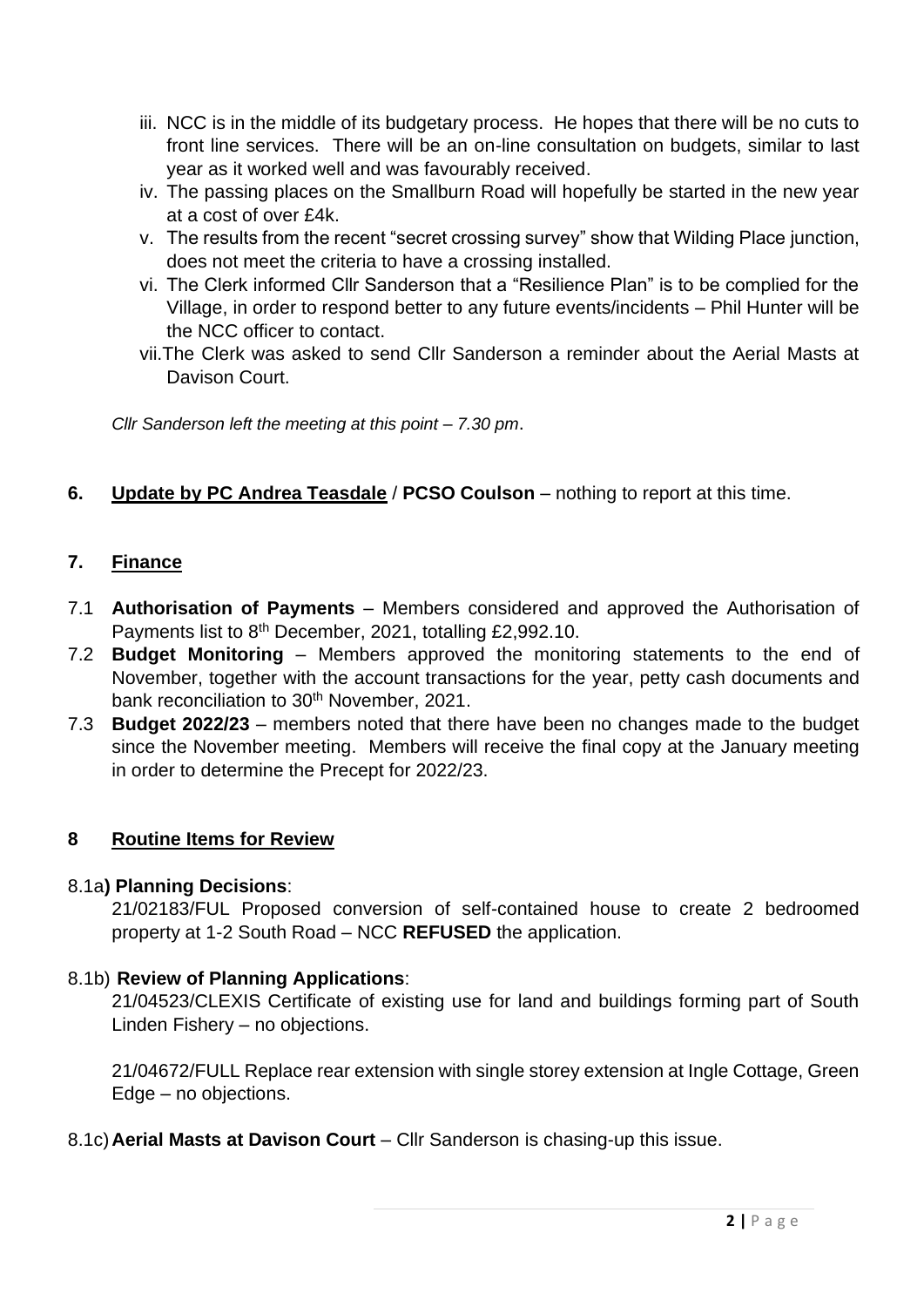8.1d)The Chairman asked the Clerk to keep the following applications on the Agenda in order to ensure that they were not forgotten:

| 20/01242/FUL  | <b>Belmont</b>                                                 |
|---------------|----------------------------------------------------------------|
| 21/01300/VARY | Caravan Low Southward Edge                                     |
| 21/01471/OUT  | Land SW Fieldhead House – letter received from NCC to say this |
|               | application has now been withdrawn.                            |
| 21/01561/FUL  | Westridges                                                     |

### 8.2 **Moor Management Committee – Cllr Pringle gave the following update:**

- The Moor Committee scheduled for  $1<sup>st</sup>$  December was cancelled due to the electricity issues re storm Arwen.
- Some trees have been damaged as a result of the storm and are lying on a fence. The Clerk to ask J Foggon to make good the damage with Cllr Douglas as our contact.
- The Clerk informed the meeting that the Moor Grant for 2021 has now been received and that both Defra and Natural England have agreed the new terms re the Mirror Contact awarded for 2022 to 2026.

### 8.3 **The Old Church Wood (Barbara's Wood) – Cllr Ford gave the following update:**

- A working party of volunteers cleared and planted the new trees received from NCC.
- 105 trees and hedging have been received from the Woodland Trust and will be planted up on Saturday 11<sup>th</sup> December.
- Funding requested from the Wingates Windfarm Community Fund has been approved for the works in the grounds of the Old Church - £1,600.
- The public footpath between the Old Church and the fields is blocked by fallen trees. NCC is aware, but it is the responsibility of the landowner.

### 8.4 **Play Areas**

- i. Members received and noted Mr Paterson's monthly report.
- ii. The Clerk contacted companies regarding the work to be undertaken to repair the safety surface in Church View play area. She has received one quote from Creative Play, the company used for Adamson Park refurbishment, for £792.00 (which includes VAT). Members approved this quotation.
- 8.5 **Allotments** nothing to report.

### 8.6 **Village Maintenance Review**

- i. Car Parking on Common Cllr Boyle informed the meeting that the new gate has been installed, together with the rope linking the marker posts. Both have received positive feedback from residents. Cllr Boyle is to meet Mr Chisholm and Mr McMorrow in February, in order to review the ground conditions over the winter period and to discuss what surface would be the best option for the area.
- ii. Archies Pond Project Update Mr Paterson has removed the old decking and is stock piling clay for the second phase of the works.
- iii. Ash Dieback no response has been received from NCC as yet.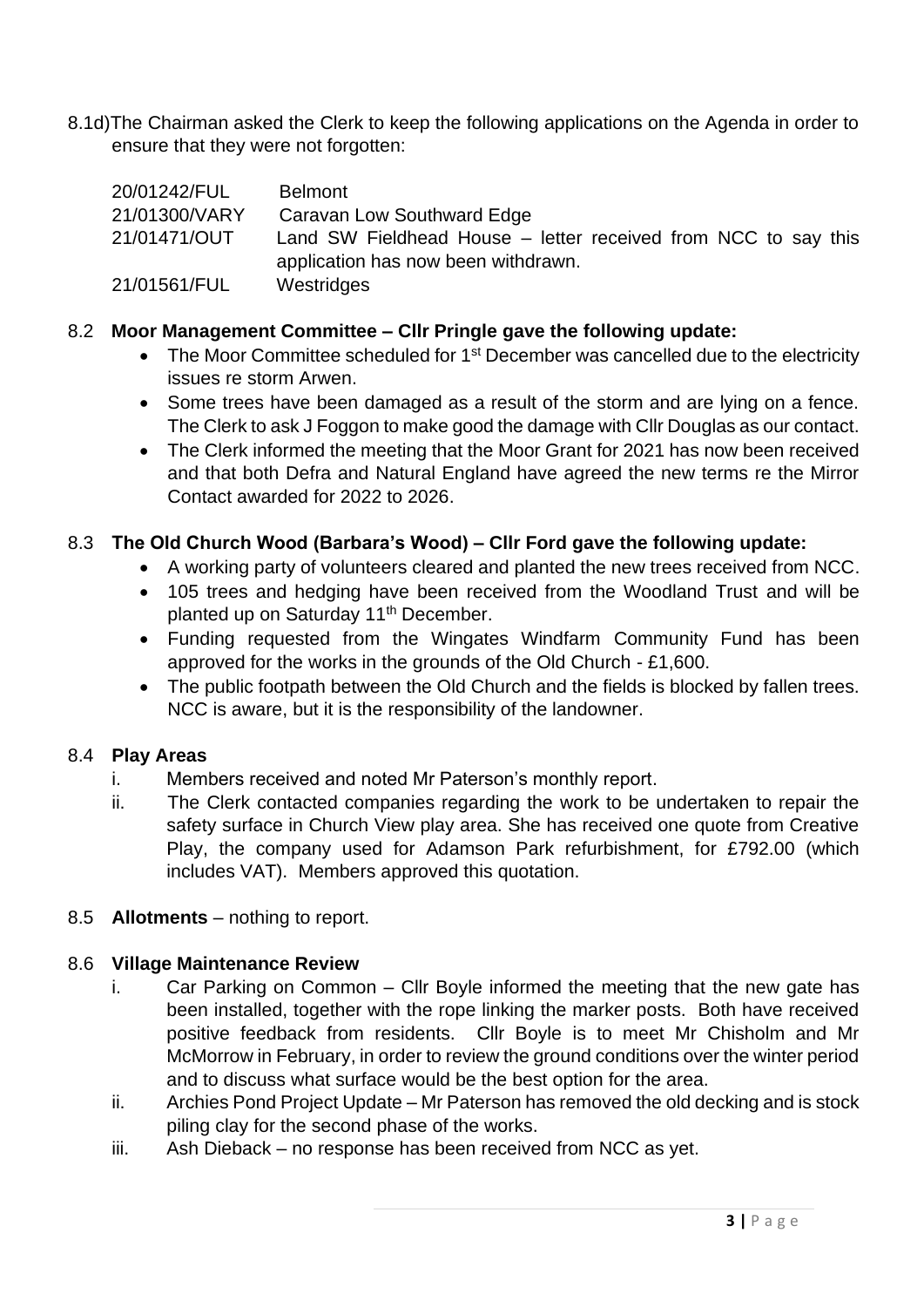- iv. Community Orchard Cllr Hedman has sourced the necessary trees from the Tyne Valley Garden Centre and they should be arriving mid- January.
- v. Members considered an email received from a resident of Wilding Place regarding trees. It was agreed that the Parish Council will replace those trees which have died and that the residents be informed about the NCC scheme to award every resident with a tree on application, should additional trees be required. It was also reported that one of the trees by the memorial stone on the Village Green

is tilted. The Clerk to ask Mr Paterson to carry out any remedial works.

- vi. Storm Arwen Damage Cllr Ford informed the meeting that a sub-committee of the Village Hall Management Committee has been tasked to formulate a Resilience Plan (see minute 8.10 below).
- vii. Flooding at Whitegates Cllr Boyle has received an update report from the NCC Flooding Officer. A new angled screen has been installed to collect debris thus allowing water to flow, and appears to be working well. NCC now has a plan of all of the water culverts in the area, with the exception of the one behind number 3 Whitegates. NWA is to try and locate where the culvert goes and whether or not it is blocked or is a dead-end. NWA will also undertake a survey in the Whitegates area. NCC will continue to monitor the effectiveness of the angled screen and will also install a plate over the opposite culvert. NCC has written to all of the properties in the area to inform them of the works and how residents can protect their properties. Cllr Boyle will forward the report to the Clerk and Mr Lister.
- viii. It was reported that users of the MUGA are using 50p pieces to circumvent having to pay £2 for a token, therefore causing a loss of income to the Parish. The Clerk was asked to contact Speeder to request a replacement plate so that only bone-fide tokens will work.
- 8.7 **LPC Website** nothing to report.
- 8.8 **Longhorsley Tree** There is no edition in January.
- 8.9 **Donation Requests** Members had been previously given a copy of a grant request from the Great North Air Ambulance Service. The Clerk informed the meeting that this is a charity which has been supported for a number of years. Members agreed that a grant of £100 be approved.
- 8.10 **Village Hall Committee** Cllr Ford informed the meeting about issues considered at the recent meeting covering:
	- Entrance canopy and bin cover still waiting to hear from joiner
	- Extra sound equipment proposal agreed and will be submitted to Windfarm Fund by February, for decision in March.
	- Superfast broadband box installed on south side of village hall, waiting for cable installation by BT. Alncom is responsible for upkeep and have a key; other keys held by Fiona and Garry. Very low, permanent power supply. Provides a facility for the hall as well as a hub for the village.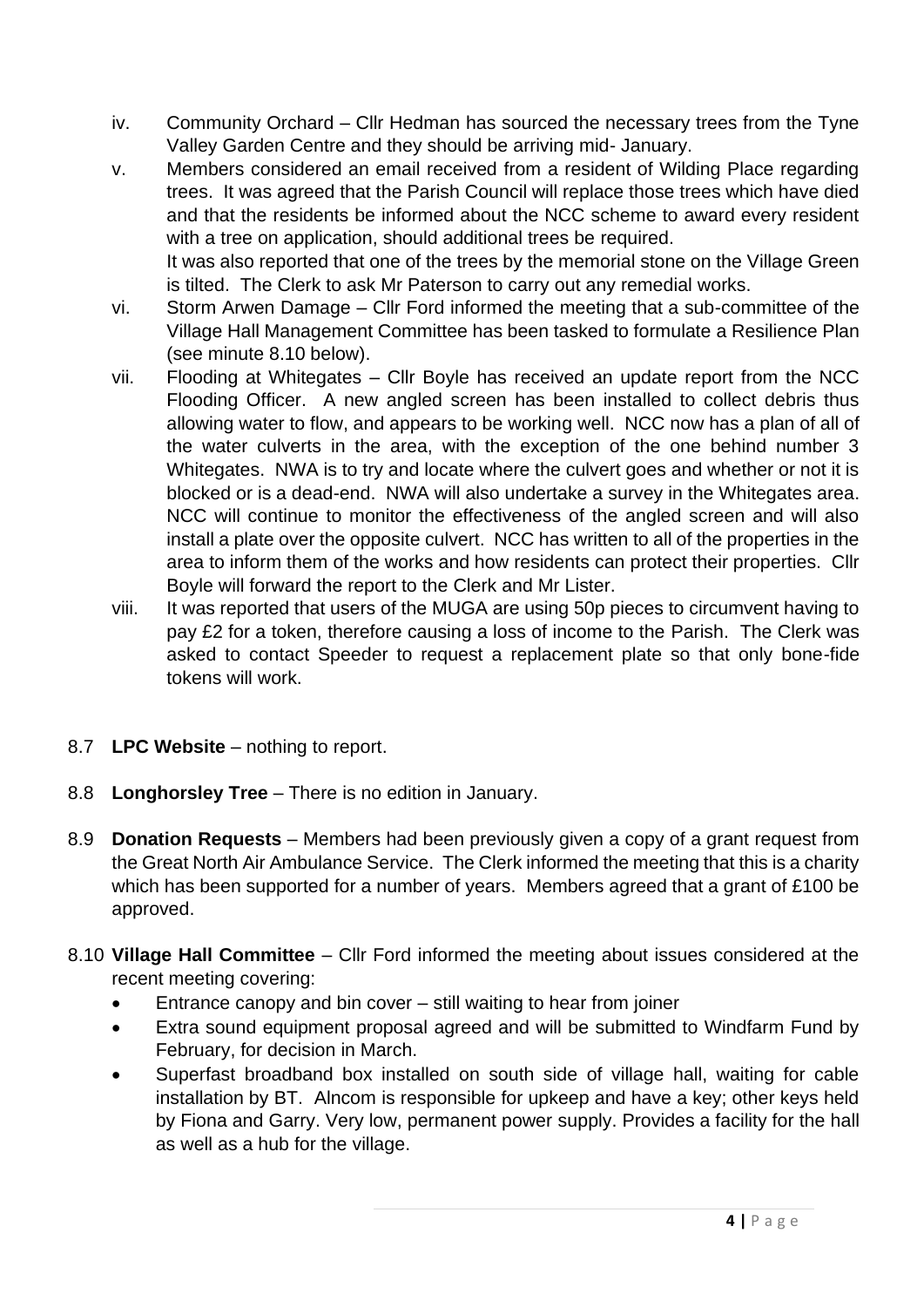- Emergency Services Plan a small group provided facilities at the hall and contacted vulnerable people during the power outage, which ran from 28<sup>th</sup> November to 3<sup>rd</sup> December. Support offered by Glen Sanderson, Fire Service, police officer, Mission church, Shoulder of Mutton, Forget me not Caravan Park, the school, the NCC community aid and private loans of generators. This worked, but realised there was a need for better communication and an action plan to coordinate the help and establish links faster.
- NCC offering a grant for welfare hubs, which can provide a generator and improved facilities at the hall. Proposed that the group become a subcommittee of the hall. Contacts will be located in various parts of the village and in the event of a problem they will contact the committee, who will start the action plan.
- VHC will hold a fundraising quiz in January to contribute to funds needed.
- Once the action plan is agreed a supplement will be sent out in the Tree with the contact numbers and details of the plan, so that every household has a copy to keep; this will be updated regularly.
- A clause will be added to the hire agreement for the hall to say that bookings may be cancelled at short notice in emergency circumstances.
- CAN asking for oral records of the event for the archive.
- Treasurer's Report: Account £21537.76, expenditure of £1450 for doors and windows.
- PO regular payments received, no arrears received for 2 months, PO will be contacted.
- Bank signatories still to be changed.
- AOB thanks to Margaret and Glyn Scott for the Christmas tree, which was decorated by the children using the hall.
- Next meeting February 8<sup>th</sup> 2022

Members unanimously agreed for the Clerk to send a letter of appreciation to the Village Hall Committee for their exceptional service to the community during the recent storm event.

## **9. Items Carried Forward**

## **9.1 Housing Developments in the Village**

- a) South Road Development nothing to report at this time.
- b) East Road Development nothing to report at this time.
- c) Kirkups Corner The Clerk informed the meeting that she is preparing a statement, which will be agreed with our solicitors, in response to comments/objections made to the Planning Inspectorate in reference to this application.
- **9.2 Neighbourhood Planning** nothing to report at this time.
- **9.3 Village Green Issues** the legal officer has responded to our recent email and attended County Hall last week to look into various issues on our behalf.
- **9.4 Welcome Letters** none issued this month.